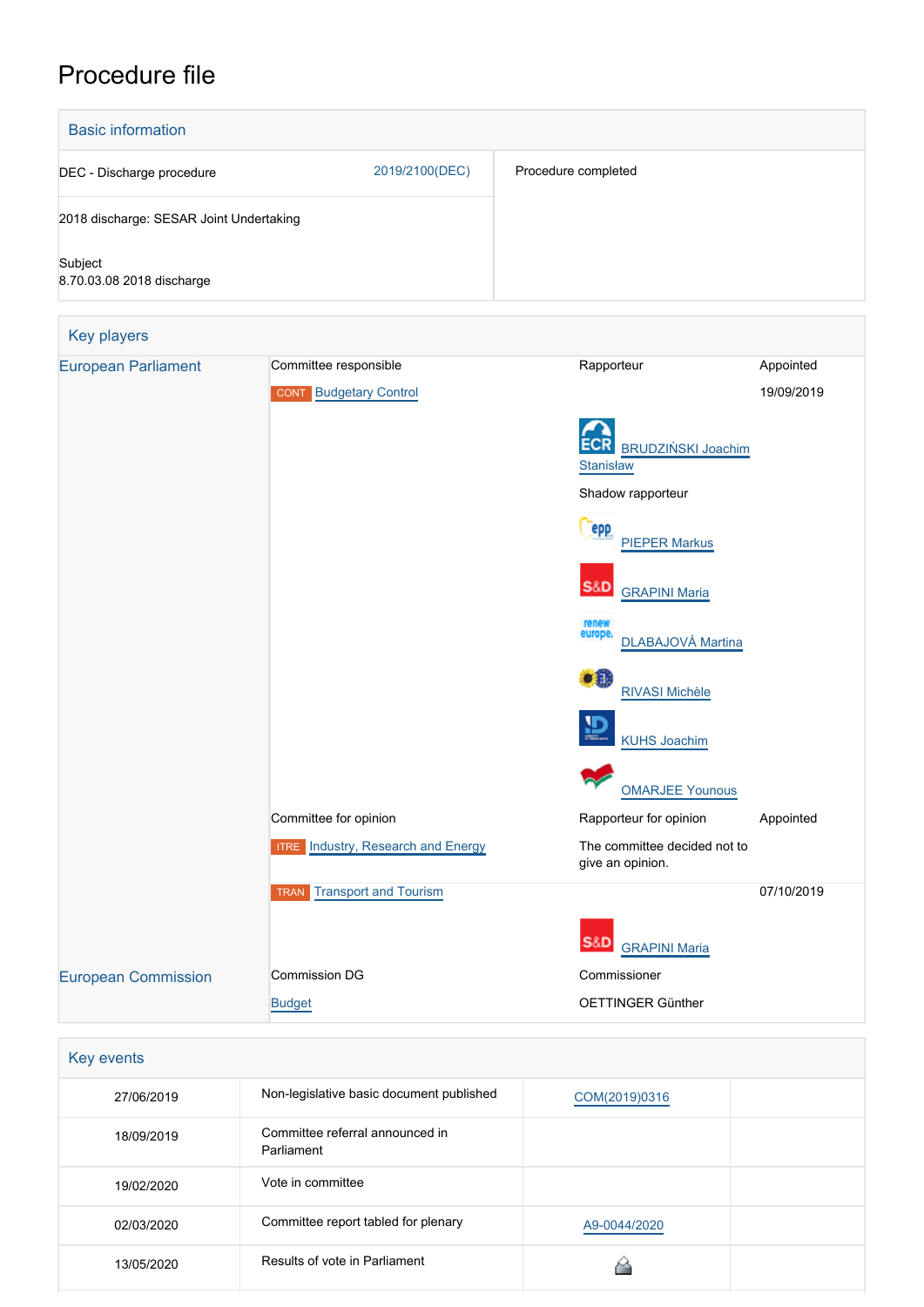| 14/05/2020 | Decision by Parliament                  | T9-0095/2020 | Summary |
|------------|-----------------------------------------|--------------|---------|
| 11/12/2020 | Final act published in Official Journal |              |         |
|            |                                         |              |         |
|            |                                         |              |         |

| <b>Technical information</b> |                           |  |  |  |
|------------------------------|---------------------------|--|--|--|
| Procedure reference          | 2019/2100(DEC)            |  |  |  |
| Procedure type               | DEC - Discharge procedure |  |  |  |
| Stage reached in procedure   | Procedure completed       |  |  |  |
| Committee dossier            | CONT/9/00777              |  |  |  |

# Documentation gateway

| Non-legislative basic document                         |             | COM(2019)0316 | 27/06/2019 | EC.        |         |
|--------------------------------------------------------|-------------|---------------|------------|------------|---------|
| Committee draft report                                 |             | PE639.838     | 17/12/2019 | EP         |         |
| Committee opinion                                      | <b>TRAN</b> | PE642.922     | 22/01/2020 | EP         |         |
| Amendments tabled in committee                         |             | PE645.087     | 31/01/2020 | EP         |         |
| Supplementary non-legislative basic<br>document        |             | 05763/2020    | 06/02/2020 | <b>CSL</b> |         |
| Committee report tabled for plenary, single<br>reading |             | A9-0044/2020  | 02/03/2020 | <b>EP</b>  |         |
| Text adopted by Parliament, single reading             |             | T9-0095/2020  | 14/05/2020 | EP         | Summary |

# Final act

Budget 2020/1904 [OJ L 417 11.12.2020, p. 0219](https://eur-lex.europa.eu/legal-content/EN/TXT/?uri=OJ:L:2020:417:TOC)

# 2018 discharge: SESAR Joint Undertaking

The European Parliament decided to grant the Executive Director of the SESAR Joint Undertaking discharge in respect of the implementation of the joint undertakings budget for the financial year 2018 and to approve the closure of the joint undertakings accounts.

Noting that the Court of Auditors considered that the annual accounts of the Joint Undertaking for the financial year 2018 accurately reflected the financial position of the Joint Undertaking as at 31 December 2018, as well as the results of its operations, Parliament adopted by 605 votes to 84, with 4 abstentions, a resolution containing a series of observations which form an integral part of the discharge decision.

#### General

The resolution noted that the Union contribution for the deployment phase of the SESAR 2020 (2014 to 2024 (funded by Horizon 2020 is EUR 585 000 000. Under the new Horizon 2020 Membership Agreements, the contribution from Eurocontrol is expected to be around EUR 500 000 000, and the other partners from the aviation industry were to contribute with at least EUR 500 000 000, and being around 90 % the in-kind contributions from Eurocontrol and other partners.

It was also noted that in December 2016, the SESAR 1 was formally closed and the last final grant payment was made in December 2017, and unused payment appropriations of EUR 40 000 000 from previous years were carried over to 2018 for the reimbursement of cash contributions received in excess from the SESAR 1 industry members and for the payment of delayed but still justified cost claims for the Seventh Framework Programme and the Trans-European Transport Network (TEN-T) projects. At the end of 2018, only EUR 1 800 000 (5 %) of these appropriations could be used for the corrective payments, EUR 20 000 000 (50 %) had to be cancelled, and EUR 18 200 000 (45 %) were carried over to 2019. Parliament regretted that at the end of 2018 in the closing phase of the SESAR 1, the Joint Undertaking still showed a large amount of open commitments of EUR 61 400 000, and these resources allocated to the Joint Undertaking will not be fully used.

## Budget and financial management

In 2018, budget in payment appropriations was EUR 94 800 000 and EUR 129 517 762 in commitment appropriations. Including the unused appropriations of previous years, which the Joint Undertaking re-entered in the budget of the current year, and assigned revenues, the total available payment budget was EUR 166 465 000, and the total available commitment budget was EUR 175 918 000.

## Multiannual budget implementation under Horizon 2020